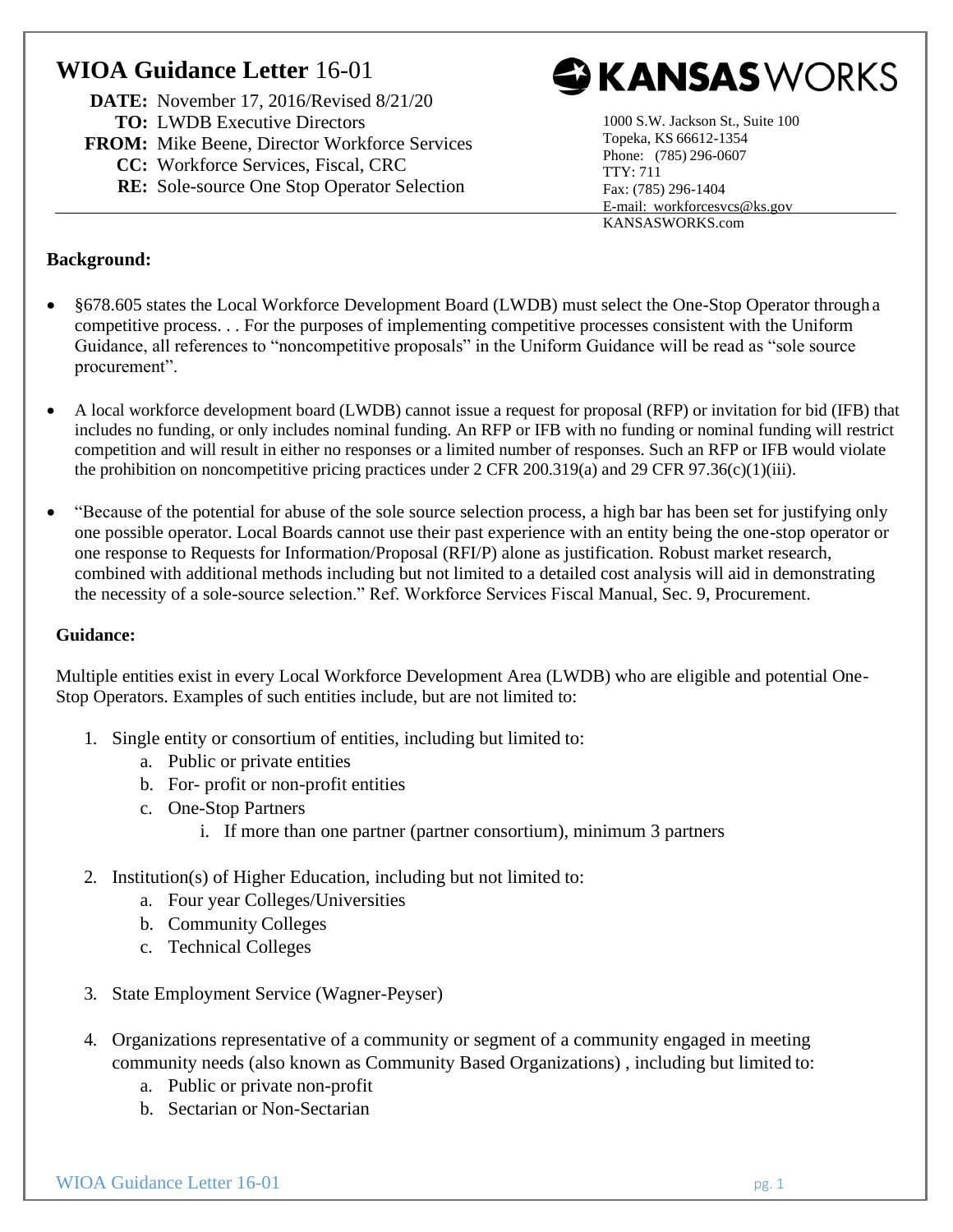- 5. Non-Profit Organization, including but not limited to:
	- a. Humanitarian organizations such as:
		- i. United Way
		- ii. Salvation Army
		- iii. Red Cross
	- b. Philanthropic organizations
	- c. Service organizations
	- d. Constituent and special population advocacy including organizations representing:
		- i. Older citizens
		- ii. Veterans
		- iii. Individuals with disabilities
		- iv. Minorities
	- e. Civic organization
- 6. Workforce Intermediaries, including but not limited to:
	- a. Foundations
	- b. Professional associations
	- c. Trade associations
	- d. Local or regional Economic Development entities
- 7. Private for-profit entities, including but not limited to:
	- a. Professional Workforce Development entities
	- b. Professional mediation/arbitration services
	- c. Professional management entities
	- d. Consultants
- 8. Governmental agencies, including but not limited to:
	- a. Units of general local government
	- b. Departments within units of general local government
- 9. Other interested organizations or entities with the capacity to perform, including but not limited to:
	- a. Labor organizations
	- b. Chambers of Commerce
	- c. Business organizations
- 10. LWDB, with restrictions including but not limited to:
	- a. Must not manage or significantly participate in the procurement process, including but not limited to solicitation development or response evaluation and selection
	- b. Must have effective internal control\*
	- c. Must have adequate firewalls in place\*
	- d. Must have a robust conflict of interest policies and procedures in place\*

\*specifically addressing how the written policies, procedures and organizational structure in place will enable the entity to fulfill their mandated statutory and regulatory roles and responsibilities while at the same time voluntarily assuming elective roles which would create conflicting or contradicting responsibilities. Examples include, but are not limited to; LWDB's are specifically responsible for, with input from stakeholders, preparing and submitting a local plan; prepare and submit a local area budget; negotiate local area performance measures; select or terminate one-stop operator(s); oversight one-stop operator(s); select or terminate providers of career; training and youth services. One-stop operators